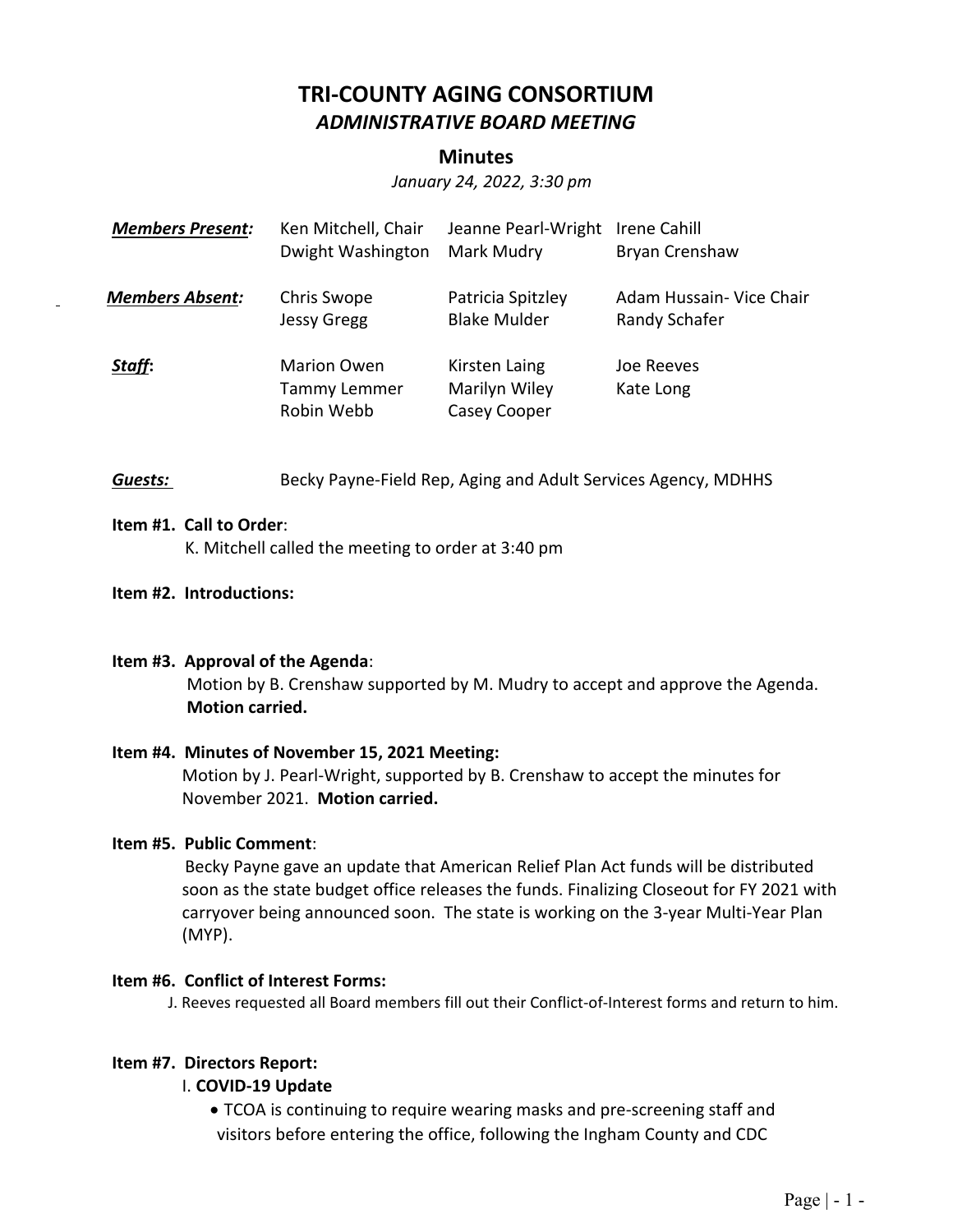guidelines. No plans at this time to require staff who are not vaccinated to be tested weekly.

- There has been an increase in the number of staff and their family members who have been exposed and a few have contracted Covid‐19. Fortunately, no one has been hospitalized or experienced sever reactions, as most of the staff are vaccinated. There has been a slight increase in number of clients in Project Choices who have contracted Covid‐19 but no recent deaths.
- Several rapid tests were ordered in case they were needed. The Supreme Court ruled against the OSHA mandate rule. Mid‐Michigan District Health Department has also asked us to partner to distribute tests to the public. We have asked for 2,500 to distribute to clients and direct care workers providing care to clients as well as other providers in the area.
- We continue to assist older adults with obtaining their vaccines and boosters. With sone funds we receive from the state Aging and Community Living Services or ACLS (formerly Aging and Adult Services), we are also planning on sending out post cards to older adults to offer assistance.
- We also received KN‐95 masks to distribute to older adults, caregivers, and staff. These were provided by the state Aging and Community Living Services (ACLS).

# **II. State Budget Update:**

- We have received verbal confirmation that we will be receiving the federal American Rescue Plan funds through ACLS, we have not received the official notice. The amount is over \$1 million over three years and is targeted to nutrition, in‐home and community services.
- The federal budget is still operating through a continuing resolution and the funds to AAA's from ACLS are based on last years allocation.
- We are in the process of renewing the Ingham County Elder Millage contract, with the same scope of service, with slight increases –Home delivered and Congregate Meals, In‐Home Services, Home Repair/Chore Services, Crisis, and Gap‐Filling, Non‐Covered Medical, Information and Assistance/ Options Counseling/Community Resource Navigators, Legal Services and Nursing Home Ombudsman Program and Wellness Activities. This program has been extremely valuable to the Ingham County older adults.

## **III. Other**:

- AARP will be assisting older adults with taxes again this year at the Foster Community Center in Lansing. TCOA is setting up appointments. There will also be a smaller site at the Dewitt Township Hall. Due to Covid, TCOA will not host the program, but will provide other supports.
- Eileen Heideman will be joining the Michigan Senior Advocates Council (MSAC) representing TCOA and the Tri‐County area. She has a history of commitment to TCOA, along with Mary Alan, who was Executive Director of the Area Agencies on Aging Association of Michigan for over 35 years, with a wealth of knowledge